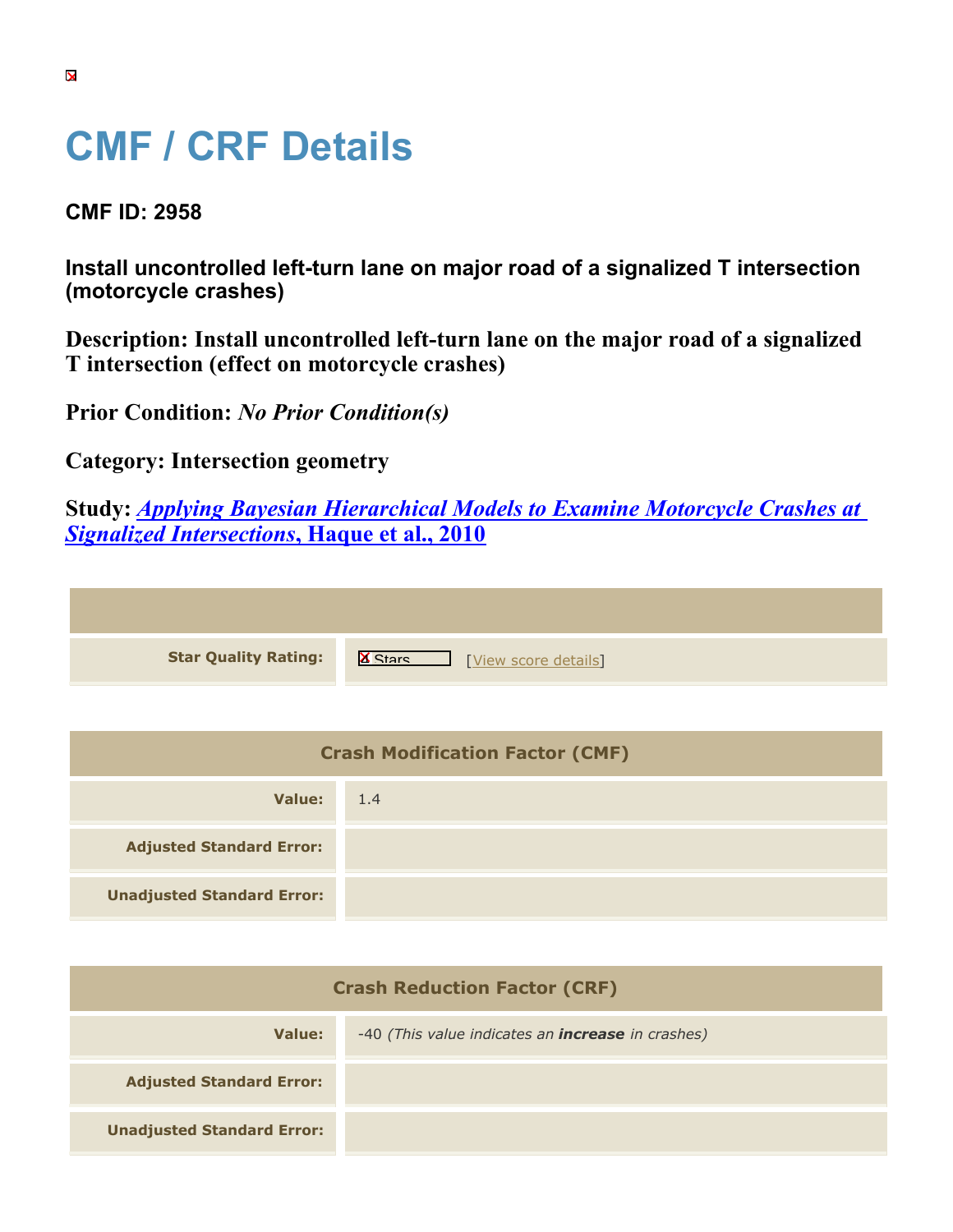| <b>Applicability</b>       |               |
|----------------------------|---------------|
| <b>Crash Type:</b>         | All           |
| <b>Crash Severity:</b>     | All           |
| <b>Roadway Types:</b>      | Not Specified |
| <b>Number of Lanes:</b>    |               |
| <b>Road Division Type:</b> |               |
| <b>Speed Limit:</b>        |               |
| <b>Area Type:</b>          | Urban         |
| <b>Traffic Volume:</b>     |               |
| <b>Time of Day:</b>        | All           |

## *If countermeasure is intersection-based*

| <b>Intersection Type:</b>         | Not specified                                     |
|-----------------------------------|---------------------------------------------------|
| <b>Intersection Geometry:</b>     | $3$ -leg                                          |
| <b>Traffic Control:</b>           | Signalized                                        |
| <b>Major Road Traffic Volume:</b> | 4800 to 30270 Annual Average Daily Traffic (AADT) |
| <b>Minor Road Traffic Volume:</b> | 2550 to 25010 Annual Average Daily Traffic (AADT) |

| <b>Development Details</b>      |              |
|---------------------------------|--------------|
| <b>Date Range of Data Used:</b> | 2003 to 2006 |
| <b>Municipality:</b>            |              |
| State:                          |              |
| <b>Country:</b>                 | Singapore    |